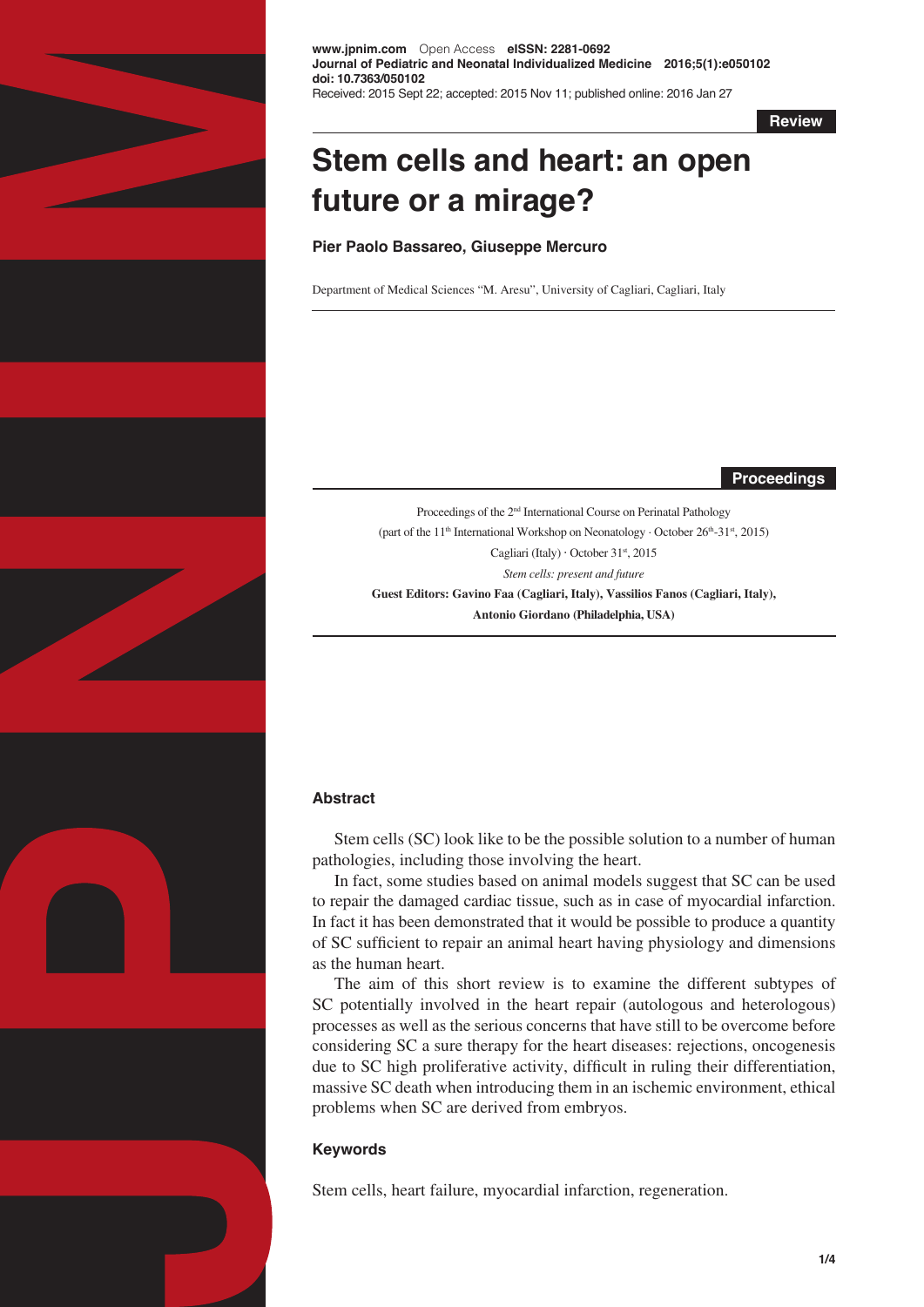## **Corresponding author**

Pier Paolo Bassareo MD, PhD, Department of Medical Sciences "M. Aresu", University of Cagliari, Policlinico Universitario, S.S. 554, bivio di Sestu – 09042 Monserrato (Cagliari), Italy; tel. +390706754953; fax: +390706754953; e-mail: piercard@inwind.it.

## **How to cite**

Bassareo PP, Mercuro G. Stem cells and heart: an open future or a mirage? J Pediatr Neonat Individual Med. 2016;5(1):e050102. doi: 10.7363/050102.

## **Background**

Stem cells (SC) look like to be the possible solution to a number of human pathologies, including those involving the heart. For example, cellular therapy has emerged as a potentially novel treatment for severe ischemic heart disease, and there is increasing evidence that SC transplantation may improve the perfusion and contractile function of ischemic myocardium.

In fact, some recent studies suggest that SC can be used even to repair the damaged cardiac tissue in case of myocardial infarction. The latter is generally induced by the interruption of the blood flow through the coronary arteries, which are the vessels that deliver the oxygen-rich blood to the myocardium. The consequence is a weaken heart with an impaired myocardial contractility [1].

In an animal model involving a group of monkeys suffering from myocardial infarction for more than 90 minutes, about a billion of SC have been inserted in the heart two weeks later, in order to study their action [2]. It has been observed that SC had the ability to infiltrate the damaged cardiac tissue, thus progressively transforming themselves in cardiac fibers.

After three months from the SC injection, these new fibers have been able to beat synchronously with the original cardiac muscle cells, being part of a repaired heart.

The side effects have been few: only some extrasystolic beats have been registered, which disappeared in two or three weeks. For the first time it has been demonstrated that it has been possible to produce a quantity of SC sufficient to repair an animal heart having physiology and dimensions as the human heart. The authors of this research aimed at repairing the cardiac muscle of men affected by myocardial infarction within the next years [2].

### **Different kinds of stem cells useful for the heart**

The SC are undifferentiated biological cells that can differentiate into specialized cells and can divide (through mitosis) to produce more SC.

There are three known accessible sources of autologous adult SC in humans:

- 1. bone marrow;
- 2. adipose tisse;
- 3. blood.

SC can also be taken from umbilical cord blood just after birth.

Endothelial SC are one of subtypes of SC found in bone marrow. However they can be isolated also in umbilical cord blood as well as in peripheral blood. They are identified through the analysis of some surface proteins and thus subdivided into *early*, *late*, and *mature* endothelial SC (Cd133+ Cd34+; Cd133- Cd34+; VWf+, respectively). They have a phenotype and a function similar to those of angioblasts. After i.v. injection, these SC are able to reach the ischemic cardiac area and promote the development of new vessels even in the surroundings. The consequence is a reduction in collagen deposition as well as in the cardiomyocytes apoptosis, which in turn lead to increased ventricular contractility. It is important to underlie that endothelial SC are not able to differentiate in cardiac muscle cells [3].

On the contrary, specific SC from umbilical cord blood have the capacity to differentiate into specialized cell types, cardiomyocites included [4].

Induced pluripotent stem cells (also known as IPS cells) are a type of pluripotent SC that can be generated directly from adult cells. In fact, the introduction of four specific genes (Oct4; Klf4; Sox2; c-Myc) encoding transcription factors could convert adult cells into IPS [5]. IPS cells can differentiate towards any cell-lineage, including cardiac cells.

They hold great promise in the field of regenerative medicine and have a cardiogenic potential similar to that of embryonic SC. IPS derived cardiomyocytes have the typical characteristics of cardiac muscle cells, that are spontaneous electrical activity, contractility, and presence of ionic channels.

Depending on the applied technique, the conversion of adult cells into IPS cells may induce significant risks that could limit their use in humans. For example, the expression of oncogenes (cancer-inducing genes) may potentially be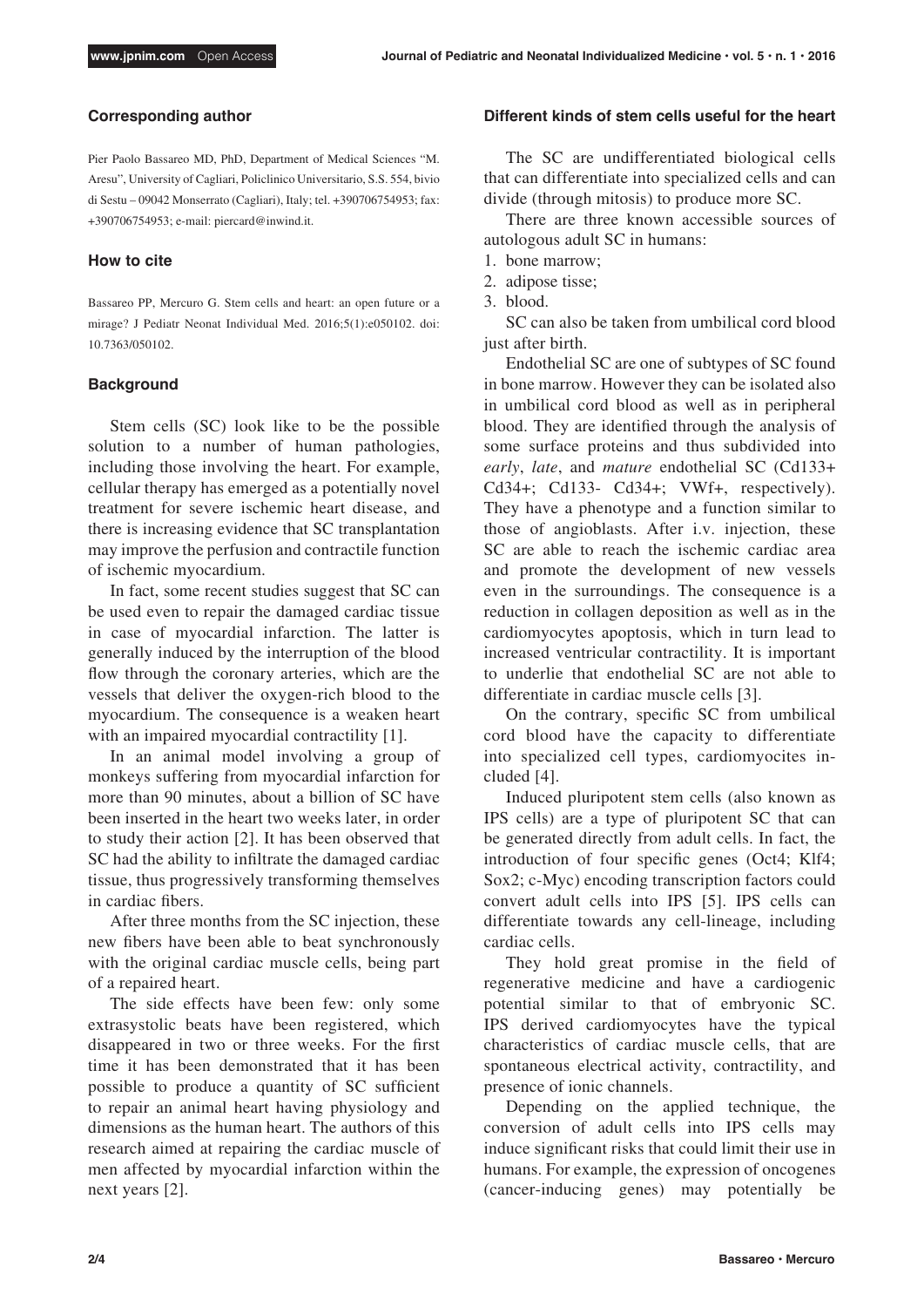triggered. However, in the past years it has been discovered a laboratory method that could remove oncogenes after the induction of pluripotency, thereby increasing the potential use of IPS cells in human diseases [6].

## **Reduced stem cells survival in the ischemic environment**

SC may have a poor engraftment and survival after transplantation in an ischemic heart. This may be due to different factors, such as inflammatory cells, mechanical damage, ischemia/ riperfusion damage with subsequent inflammation and oxidative stress. The SC death is induced by apoptosis [7].

Some strategies have been proposed in order to avoid this problem. As a general rule, they are based on the attempt to induce the so called ischemic preconditioning phenomenon. The latter is an intrinsic cardiac autoprotective mechanism whereby repeated short episodes of ischemia protect the myocardium against a subsequent ischaemic insult. It was first described about thirty years ago by Murry et al. As pioneer in this field, this research group exposed anesthetized openchest dogs to a four period of 5 minute coronary artery occlusions followed by a 5 minute period of reperfusion before the onset of a 40 minute sustained occlusion of the coronary artery. The control group of animals had no such period of ischemic preconditioning and had much larger infarct sizes compared with the dogs in the study [8]. The main molecular pathways involved in the ischemic preconditioning acts through the regulation of hypoxia-inducible factor (HIF)  $1α$ [9]. The ischemic preconditioning can be induced in other ways as well (i.e. potassium channel activator diazoxide administration; gene encoding for interleuchin-1 manipulation; prevention of the immune reaction through the administration of humanized anti-CD154 antibody before and after SC transplant; administration of VEGFR, insulinlike factor, and fibroblasts growth factors; thermic shock) [9].

## **Stem cells different ways of administration**

The main ways are three:

- 1. transcoronary cell injection;
- 2. intracoronary cell infusion;
- 3. direct intramyocardial cell injection (transepicardial or transendocardial).

The transcoronary cell injection is a simple but not well efficient way to administer SC in the heart. It is based on the fact that high levels of circulating cytokines and growth factors are able to attract the SC in the ischemic area. However, many SC have been lost in other areas owing to the hepatic filtration.

The intracoronary cell infusion allows the release of high SC concentrations in the ischemic area.

The best method for intracoronary administration of SC is to stop coronary flow through a balloon during SC infusion, in order to prolong the contact between the SC and the vascular wall, enhance adhesion, and promote extravasation of the SC into the interstitial space. However, the temporary occlusion of a coronary artery is not without serious risks of coronary dissection, distal embolization, and vasospasm.

In the direct intramyocardial cell injection, SC injection can be conducted by multiple *transepicardial* puntures during an aorto-coronary by pass. The main advantage of this approach is the precise visualization of the myocardial area where the SC need to be inoculated, while the main disadvantage is that this method is too invasive. Based on these premises, the less invasive *transendocardial* approach is usually preferred. SC have been delivered in the necrotic areas – previously detected by Single Photon Emission Computed Tomography (SPECT), by minimally invasive endomyocardial injections. One of the benefit of the transendocardial approach is that it can be performed in patients suffering from chronic ischemic heart disease, where the presence of necrotic areas constitute an obstacle to the diffusion of the SC inoculated with the other techniques. Recently, the SC transplant in the heart through bioscaffolds has been proposed as well [10].

## **Cardiac autoregenerative potential**

Recent reports indicate that the adult mammalian heart is capable of limited, but measurable, cardiomyocyte turnover, which is more evident during the neonatal life and declines throughout life. The origin of the newly developed cardiomyocytes is not completely known, even it has been suggested that they may be derived from an unidentified cardiac progenitor population, with unknown localization (mainly in the hypoxic regions?). A number of resident cardiac progenitor